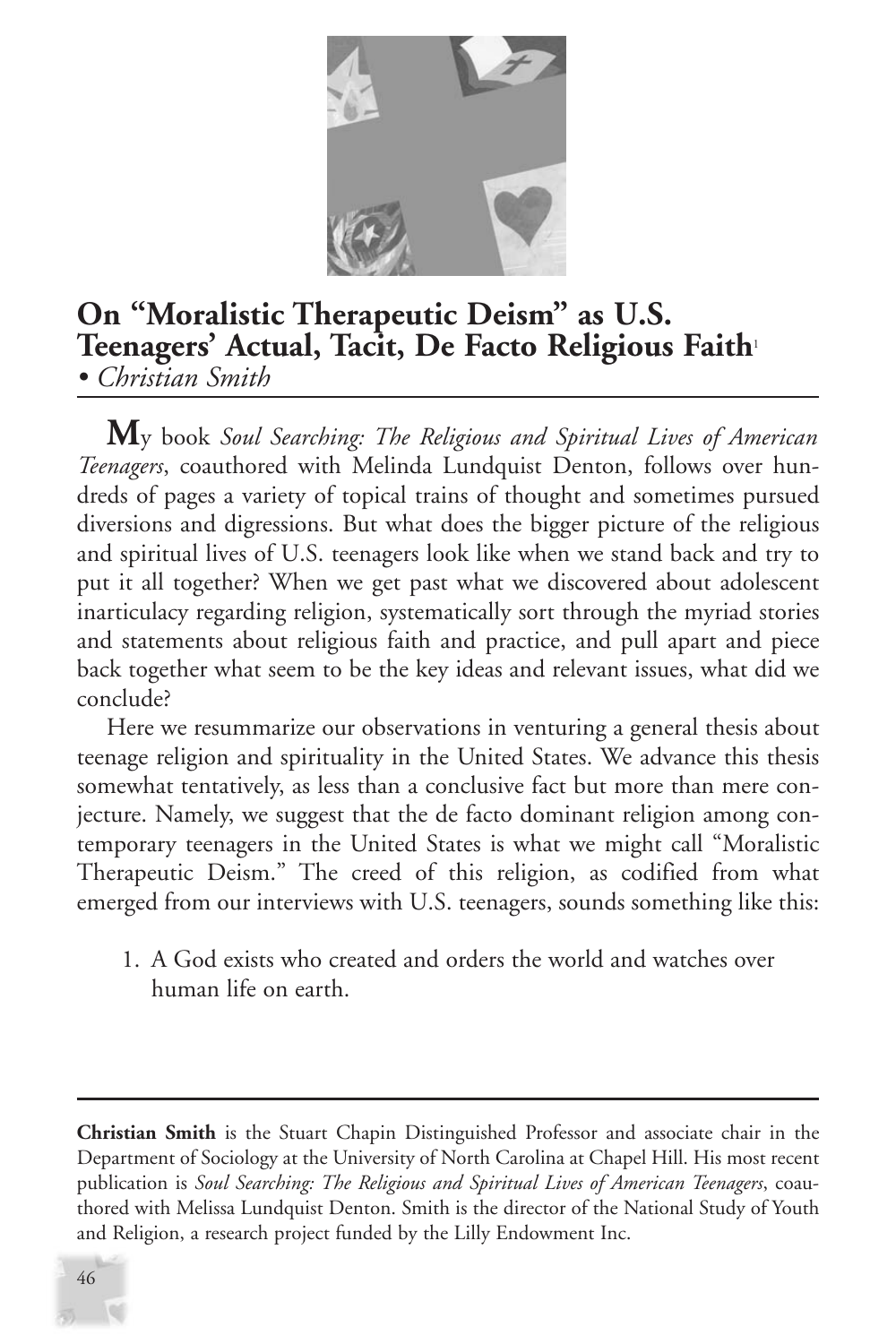- 2. God wants people to be good, nice, and fair to each other, as taught in the Bible and by most world religions.
- 3. The central goal of life is to be happy and to feel good about oneself.
- 4. God does not need to be particularly involved in one's life except when he is needed to resolve a problem.
- 5. Good people go to heaven when they die.

Such a de facto creed is particularly evident among mainline Protestant and Catholic youth but is also more than a little visible among black and conservative Protestants, Jewish teens, other religious types of teenagers, and even many "nonreligious" teenagers in the United States.

Note that no teenagers would actually use the terminology "Moralistic Therapeutic Deist" to describe themselves. That is *our* summarizing term. And very few teenagers would lay out the five points of its creed as clearly and concisely as we have just done. But when one sifts through and digests hundreds of discussions with U.S teenagers about religion, God, faith, prayer, and other spiritual practices, what seems to emerge as the dominant, de facto religious viewpoint turns out to be some version of this faith. We could literally fill another chapter of this book with more quotes from teen interviews illustrating Moralistic Therapeutic Deism and exploring its nuances and variants. Given space limitations, however, suffice it here to examine merely a few more representative quotes depicting this religion's core components.

First, Moralistic Therapeutic Deism is about inculcating a moralistic approach to life. It believes that central to living a good and happy life is being a good, moral person. That means being nice, kind, pleasant, respectful, and responsible; working on self-improvement; taking care of one's health; and doing one's best to be successful. One seventeen-year-old white Mormon boy from Utah said this very clearly: "I believe in, well, my whole religion is where you try to be good and, ah, if you're not good then you should just try to get better, that's all." Being moral in this faith means being the kind of person who other people will like, fulfilling one's personal potential, and not being socially disruptive or interpersonally obnoxious. As more than one teenager summarized morality for us: "Just don't be an asshole, that's all." Such a moral vision is inclusive of most religions, which are presumed ultimately to stand for equivalent moral views. Thus, a nonreligious white girl from Maryland said,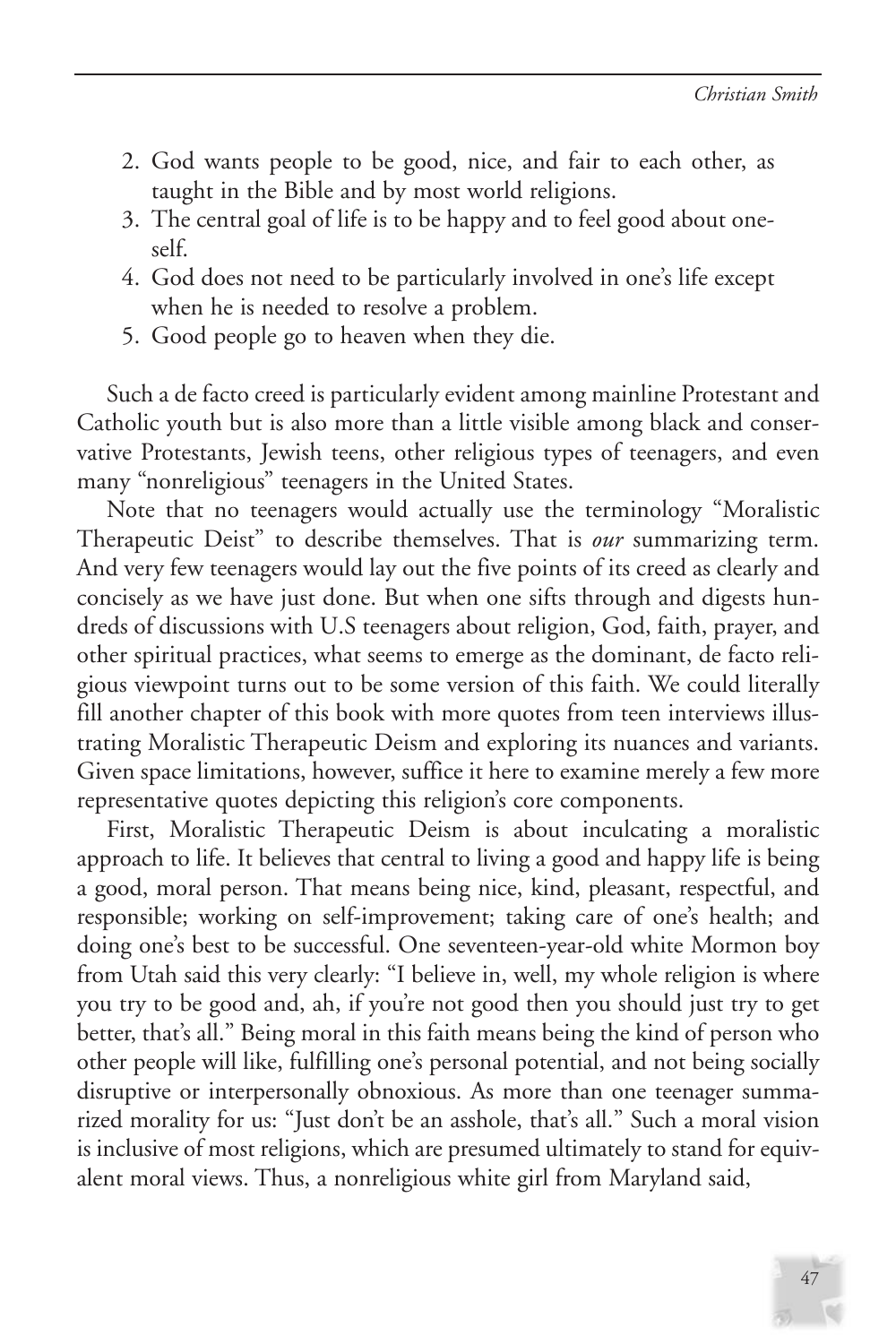Morals play a large part in religion; morals are good if they're healthy for society. Like Christianity, which is all I know, the values you get from like the Ten Commandments. I think every religion is important in its own respect. You know, if you're Muslim, then Islam is the way for you. If you're Jewish, well, that's great too. If you're Christian, well, good for you. It's just whatever makes you feel good about you.

Feeling good about oneself is thus also an essential aspect of living a moral life, according to this dominant de facto teenage religious faith.<sup>2</sup> Which leads to our next point.

Moralistic Therapeutic Deism is also about providing therapeutic benefits to its adherents.<sup>3</sup> This is not a religion of repentance from sin, of keeping the Sabbath, of living as a servant of a sovereign divine, of steadfastly saying one's prayers, of faithfully observing high holy days, of building character through suffering, of basking in God's love and grace, of spending oneself in gratitude and love for the cause of social justice, etc. Rather, what appears to be the actual dominant religion among U.S. teenagers is centrally about feeling good, happy, secure, at peace. It is about attaining subjective well-being, being able to resolve problems, and getting along amiably with other people. One fifteen-year-old Hispanic conservative Protestant girl from Florida expressed the therapeutic benefits of her faith in these terms: "God is like someone who is always there for you; I don't know, it's like God is God. He's just like somebody that'll always help you go through whatever you're going through. When I became a Christian I was just praying, and it always made me feel better." Making a similar point, though drawing it out from a different religious tradition, this fourteen-year-old white Jewish girl from Washington describes what her faith is all about in this way: "I guess for me Judaism is more about how you live your life. Part of the guidelines are like how to live and I guess be happy with who you are, cause if you're out there helping someone, you're gonna feel good about yourself, you know?" Thus, service to others can be one means to feeling good about oneself. Other personal religious practices can also serve that therapeutic end, as this fifteen-year-old Asian Buddhist girl from Alabama observed, "When I pray, it makes me feel good afterward." Similarly, one fifteen-year-old white conservative Protestant girl from Illinois explained: "Religion is very important, because when you have no one else to talk to about stuff, you can just get it off your chest, you just talk [to God].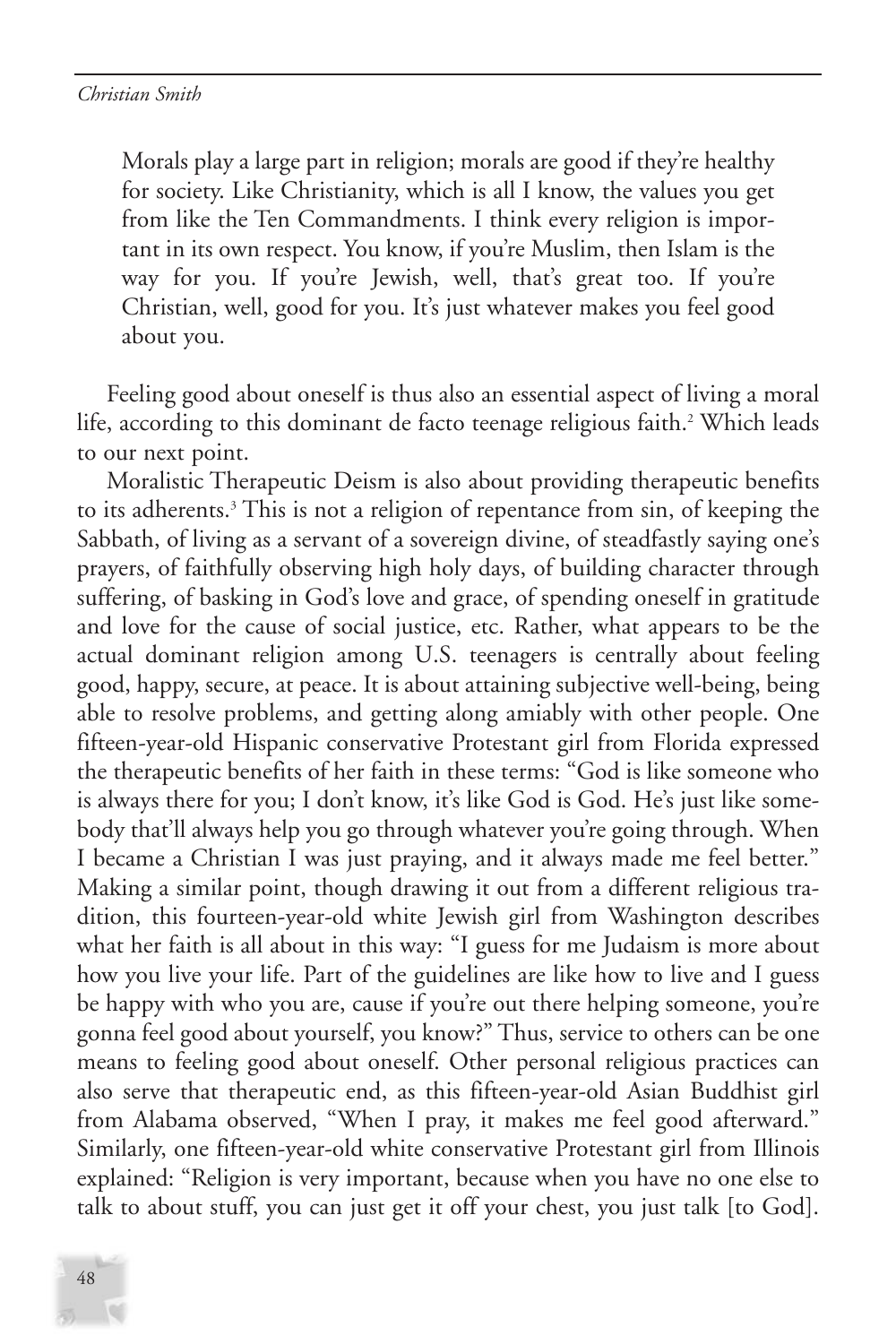It's good." And this fourteen-year-old East Indian Hindu girl from California said of her religious practices, "I don't know, they just really help me feel good." It is thus no wonder that so many religious and nonreligious teenagers are so positive about religion. For the faith many of them have in mind effectively helps to achieve a primary life goal: to feel good and happy about oneself and one's life. It is also no wonder that most teens are so religiously inarticulate. As long as one is happy, why bother with being able to talk about the belief content of one's faith?

Finally, Moralistic Therapeutic Deism is about belief in a particular kind of God, one who exists, created the world, and defines our general moral order, but not one who is particularly personally involved in our affairs—especially affairs in which we would prefer not to have God involved. Most of the time, the God of this faith keeps a safe distance. He is often described by teens as "watching over everything from above" and "the creator of everything and is just up there now controlling everything." As one fifteen-year-old Arabic Muslim boy from California put it:

God is like an entity that decides when, if, he wants to intervene with a lot of things. To me God is pretty much like intervention, like extreme luck. Say you're \$50 away from something and you find \$50 on the floor, then that's probably God's intervention or something like that. But other than that it just seems like he's monitoring. He just kind of stays back and watches, like he's watching a play, like he's a producer. He makes the play all possible and then he watches it, and if there's something he doesn't like, he changes it.

For many teens—as with adults—God sometimes does get involved in people's lives, but usually only when they call upon him, which is usually when they have some trouble or problem or bad feeling that they want resolved. In this sense, the Deism here is revised from its classical eighteenthcentury version by the Therapeutic qualifier, making the distant God selectively available for taking care of needs. As this fourteen-year-old white mainline Protestant boy from Colorado said, "I believe there's a God, so sometimes when I'm in trouble or in danger, then I'll start thinking about that." Like the Deistic God of the eighteenth-century philosophers, the God of contemporary teenage Moralistic Therapeutic Deism is primarily a divine Creator and Law-Giver. He designed the universe and establishes moral law and order.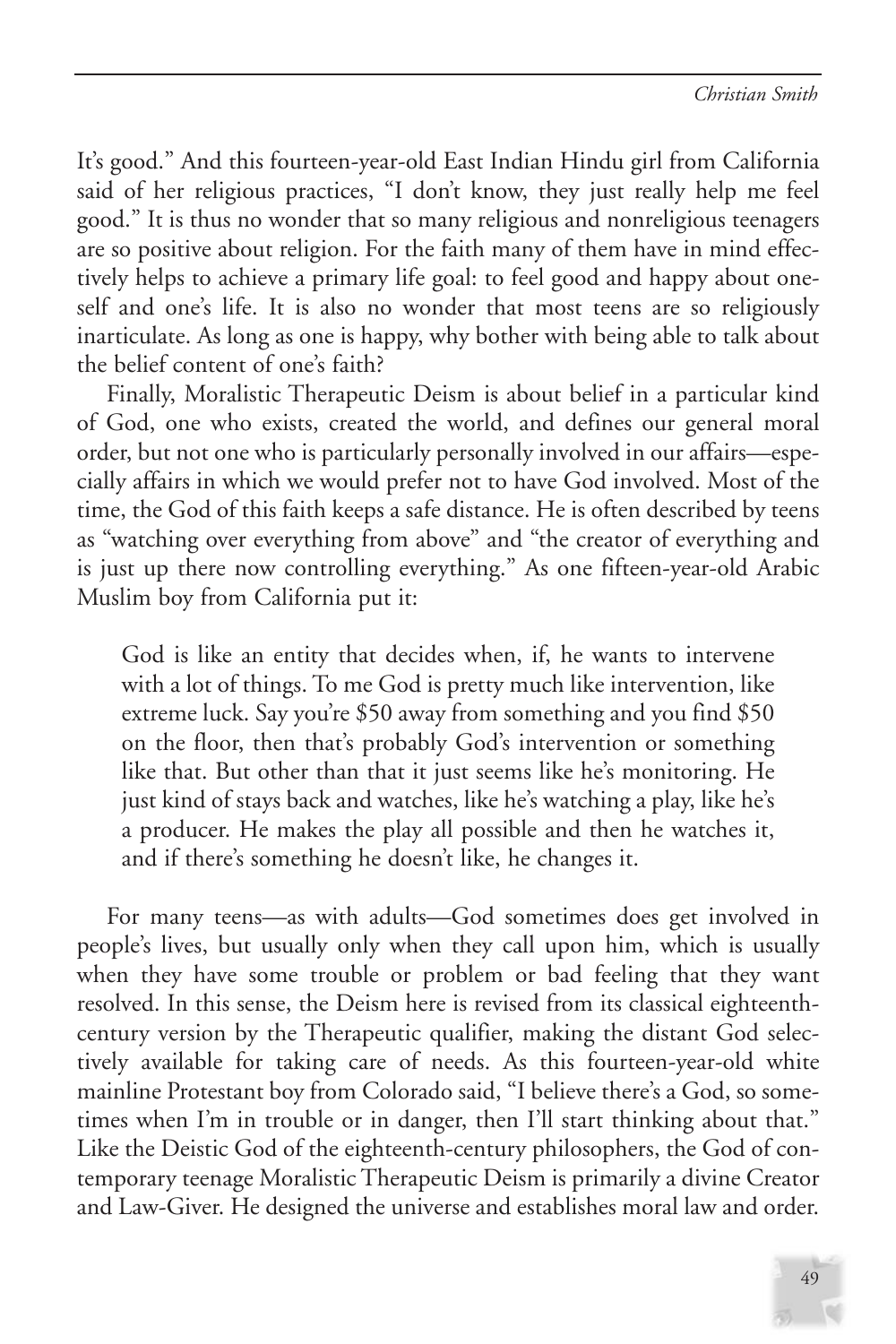But this God is not Trinitarian, he did not speak through the Torah or the prophets of Israel, was never resurrected from the dead, and does not fill and transform people through his Spirit. This God is not demanding. He actually can't be, since his job is to solve our problems and make people feel good. In short, God is something like a combination Divine Butler and Cosmic Therapist—he is always on call, takes care of any problems that arise, professionally helps his people to feel better about themselves, and does not become too personally involved in the process. As one fourteen-year-old white Catholic boy from Pennsylvania responded to our inquiry about why religion matters, "Cause God made us and if you ask him for something I believe he gives it to you. Yeah, he hasn't let me down yet. [So what is God like?] God is a spirit that grants you anything you want, but not anything bad." Similarly, this seventeen-year-old conservative Protestant girl from Florida told us, "God's all around you, all the time. He believes in forgiving people and whatnot, and he's there to guide us, for somebody to talk to and help us through our problems. Of course, he doesn't talk back." This last statement is perhaps doubly telling: God, being distant, does not directly verbally answer prayers, according to this girl, but he also does not offer any challenging comebacks to or arguments about our requests. Perhaps the worst the God of Moralistic Therapeutic Deism can do is to simply fail to provide his promised therapeutic blessings, in which case those who believe in him are entitled to be grumpy. Thus, one sixteen-year-old white mainline Protestant boy from Texas complained with some sarcasm in his interview that, "Well, God is almighty, I guess [yawns]. But I think he's on vacation right now because of all the crap that's happening in the world, cause it wasn't like this back when he was famous." Likewise, this fourteen-year-old white conservative Protestant boy from Ohio told us that, "God is an overall ruler who controls everything, so like, if I'm depressed or something and things aren't going my way, I blame it on him. I don't know why." But few teens we talked to end up blaming God for failing them, since Moralistic Therapeutic Deism usually seems to be effective in delivering its promised benefits to its many teenage believers in the United States.

We want to be very clear about our thesis here. We are not saying that all U.S. teens are adherents of Moralistic Therapeutic Deism. Some teens are simply disengaged from anything religious or spiritual, and other teens embrace substantive religious beliefs and practices that effectively repudiate those of this revisionist faith. Some teens do appear to be truly very serious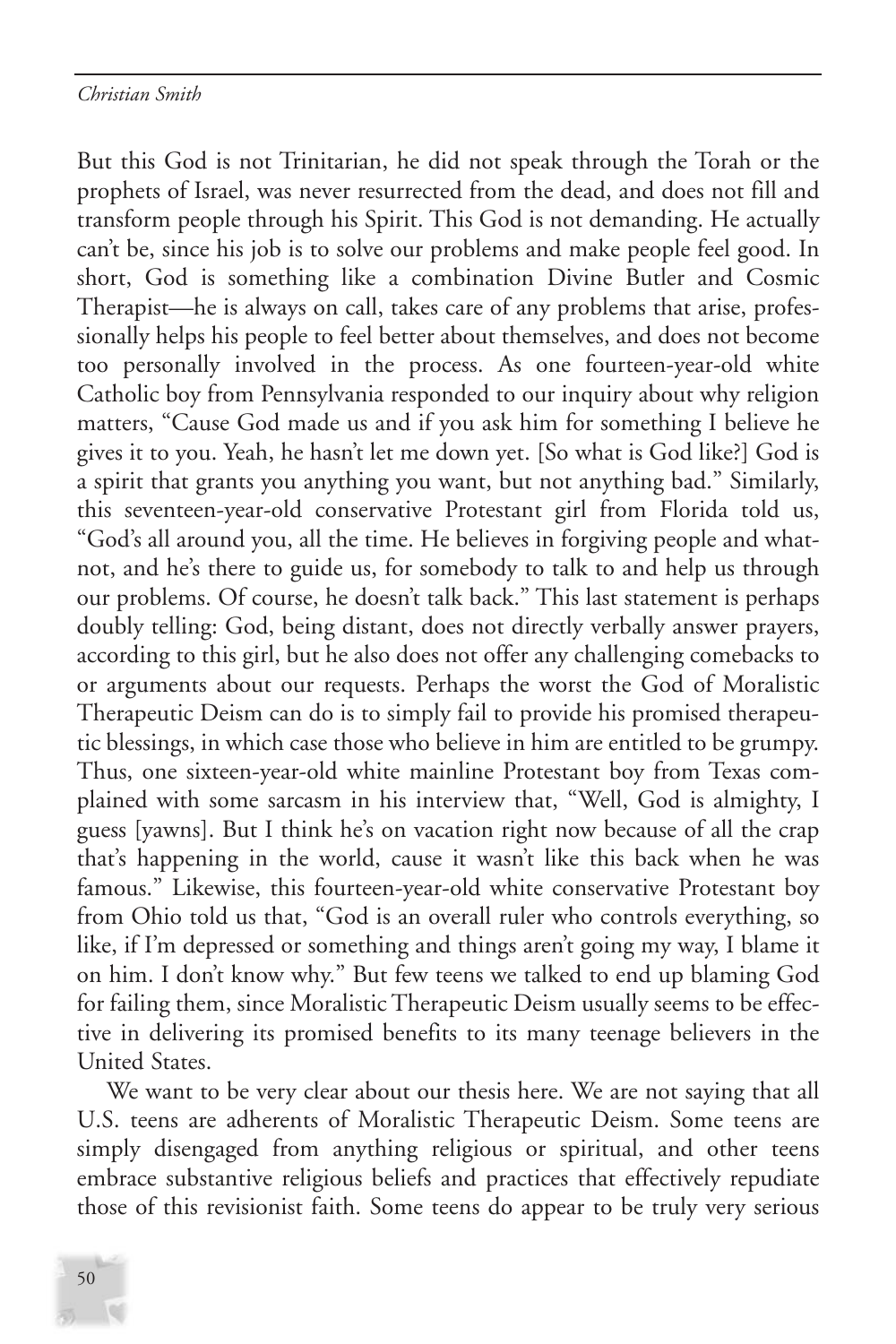about their religious faith in ways that seem faithful to the authoritative or orthodox claims of the faith traditions they profess. We are also not saying than anyone has founded an official religion by the name of Moralistic Therapeutic Deism, nor that most U.S. teenagers have abandoned their religious denominations and congregations to practice it elsewhere or under another name. Rather, it seems that the latter is simply colonizing many established religious traditions and congregations in the United States, that it is merely becoming the new spirit living within the old body. Its typical embrace and practice is de facto, functional, practical, and tacit—not formal or acknowledged as a distinctive religion. Furthermore, we are not suggesting that Moralistic Therapeutic Deism is a religious faith limited to teenage adherents in the United States. To the contrary, it seems that it is also a widespread, popular faith among very many U.S. adults. Our religiously conventional adolescents seem to be merely absorbing and reflecting religiously what the adult world is routinely modeling for and inculcating in its youth.

Moreover, we are not suggesting that Moralistic Therapeutic Deism is a religion that teenagers (and adults) adopt and practice wholesale or not at all. Instead, the elements of its creed are normally assimilated by degrees, in parts, admixed with elements of more traditional religious faiths. Indeed, this religious creed appears in this way to operate as a parasitic faith. It cannot sustain its own integral, independent life. Rather it must attach itself like an incubus to established historical religious traditions, feeding on their doctrines and sensibilities, and expanding by mutating their theological substance to resemble its own distinctive image. This helps to explain why millions of U.S. teenagers and adults are not self-declared, card-carrying, organizationally gathered Moralistic Therapeutic Deists. This religion generally does not and cannot stand on its own. So its adherents must be Christian Moralistic Therapeutic Deists, Jewish Moralistic Therapeutic Deists, Mormon Moralistic Therapeutic Deists, and even Nonreligious Moralistic Therapeutic Deists. These may be either devout followers or mere nominal believers of their respective traditional faiths. But they often have some connection to an established historical faith tradition that this alternative faith feeds upon and gradually co-opts if not devours. Believers in each larger tradition practice their own versions of this otherwise common parasitic religion. The Jewish version, for instance, may emphasize the ethical living aspect of the creed, while the Methodist version stresses the getting-to-heaven part. Each then can think of themselves as belonging to the specific religious tradition they name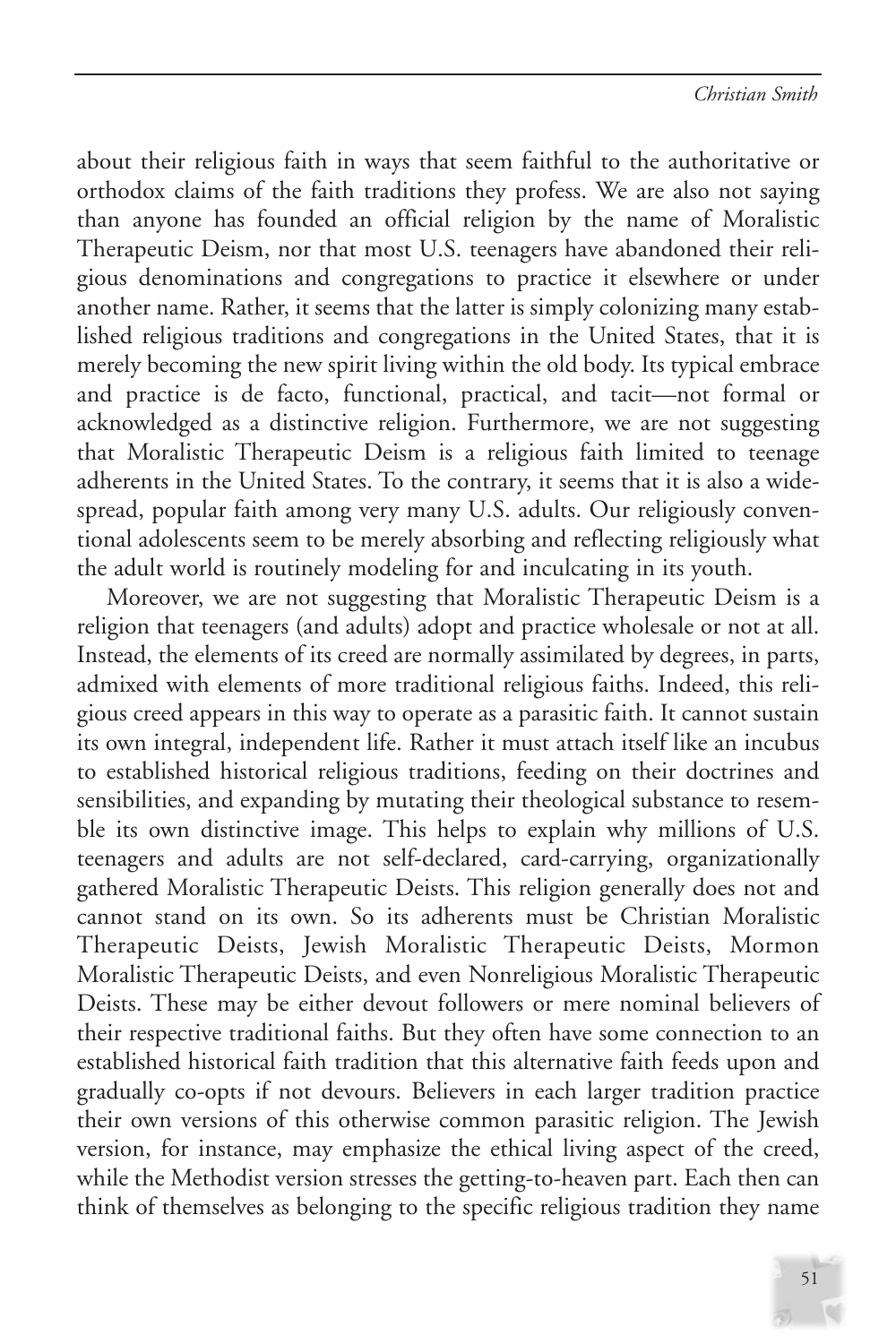as their own—Catholic, Baptist, Jewish, Mormon, whatever—while simultaneously sharing the cross-cutting, core beliefs of their de facto common Moralistic Therapeutic Deist faith. In effect, these believers get to enjoy whatever particulars of their own faith heritages appeal to them, while also reaping the benefits of this shared, harmonizing, interfaith religion. This helps to explain the noticeable lack of religious conflict between teenagers of apparently different faiths. For, in fact, we suggest that many of them actually share the same deeper religious faith: Moralistic Therapeutic Deism. What is there to have conflict about?

One way to gauge people's interest in different matters is to track their language use. What do people talk about? How often do they use different kinds of key words and phrases? The idea behind this approach is that people's discourse roughly reflects their concerns and interests. We used this method as one means of assessing U.S. teenagers' relative orientations to religious and therapeutic concerns. We systematically counted in our interview transcripts the number of teenagers who made reference to specific subjects or phrases of interest. We found, first, that relatively few U.S. teenagers made reference in their interviews to a variety of historically central religious and theological ideas. The following list shows the number of teenagers who explicitly mentioned these concepts in their interviews:

- 47—personally sinning or being a sinner
- 13—obeying God or the church
- 12—religious repentance or repenting from wrongdoing
- 9—expressing love for God
- 8—righteousness, divine or human
- 7—resurrection or rising again of Jesus
- 6—giving glory to or glorifying God
- 6—salvation
- 5—resurrection of the dead on the Last Day
- 5—the kingdom of God (2 Christian, 3 Mormon)
- 5—keeping Sabbath (of 18 Jewish interviews)<sup>4</sup>
- 4—discipleship or being a religious disciple
- 4—God as Trinity
- 4—keeping Kosher (of 18 Jewish interviews)<sup>5</sup>
- 3—the grace of God
- 3—the Bible as holy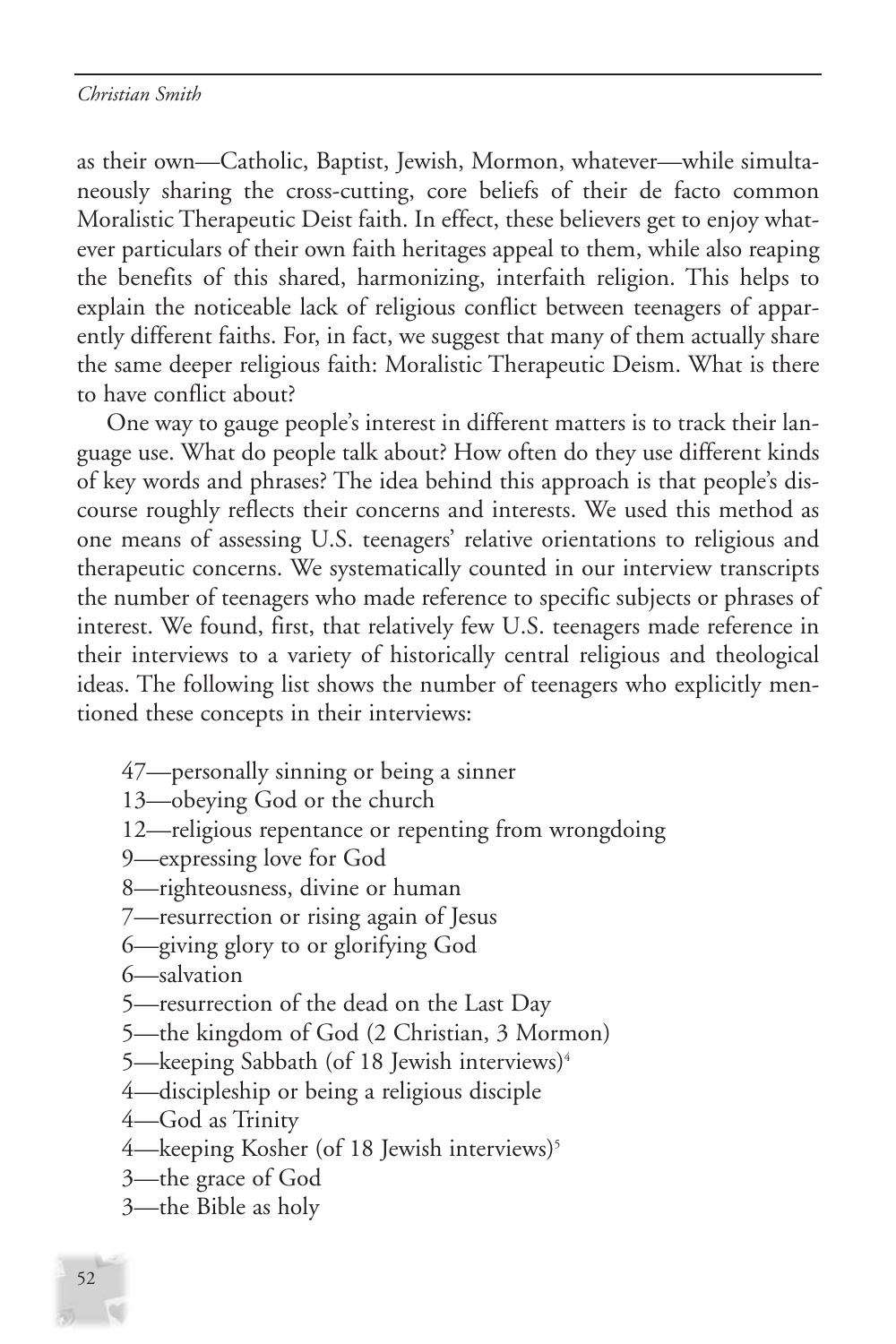3—honoring God in life

3—loving one's neighbor

3—observing high holy days (of 18 Jewish interviews)

2—God as holy or reflecting holiness

2—the justice of God

0—self-discipline

0—working for social justice

0—justification or being justified

0—sanctification or being sanctified

When teenagers talked in their interviews about "grace," they were usually talking about the television show *Will and Grace*, not about God's grace. When teenagers discussed "honor," they were almost always talking about taking honors courses or making the honor role at school, very rarely about honoring God with their lives. When teens mentioned being "justified," they almost always meant having a reason for doing something behaviorally questionable, not having their relationship with God made right.

For comparison with these tallies on religious terms, we also counted the number of teens who made reference to the key therapeutic ideas of feeling happy, good, better, and fulfilled. What we found—as shown in the following list—is that U.S. teenagers were much more likely to talk in terms broadly related to therapeutic concerns than in the religious terms examined above:

112—personally feeling, being, getting, or being made happy

99—feeling good about oneself or life

92—feeling better about oneself or life

26—being or feeling personally satisfied or enjoying life satisfaction

21—being or feeling personally fulfilled

Note that these are not total number of times that teenagers used a word or phrase, but simply the number of teens who used them. In fact, our interviewed teenagers used the single, specific phrase to "feel happy," for instance, more than two thousand times. In short, our teen interview transcripts reveal clearly that the language that dominates U.S. adolescent interests and thinking about life—including religious and spiritual life—is primarily about personally feeling good and being happy. That is what defines the dominant epistemological framework and evaluative standard for most contemporary

53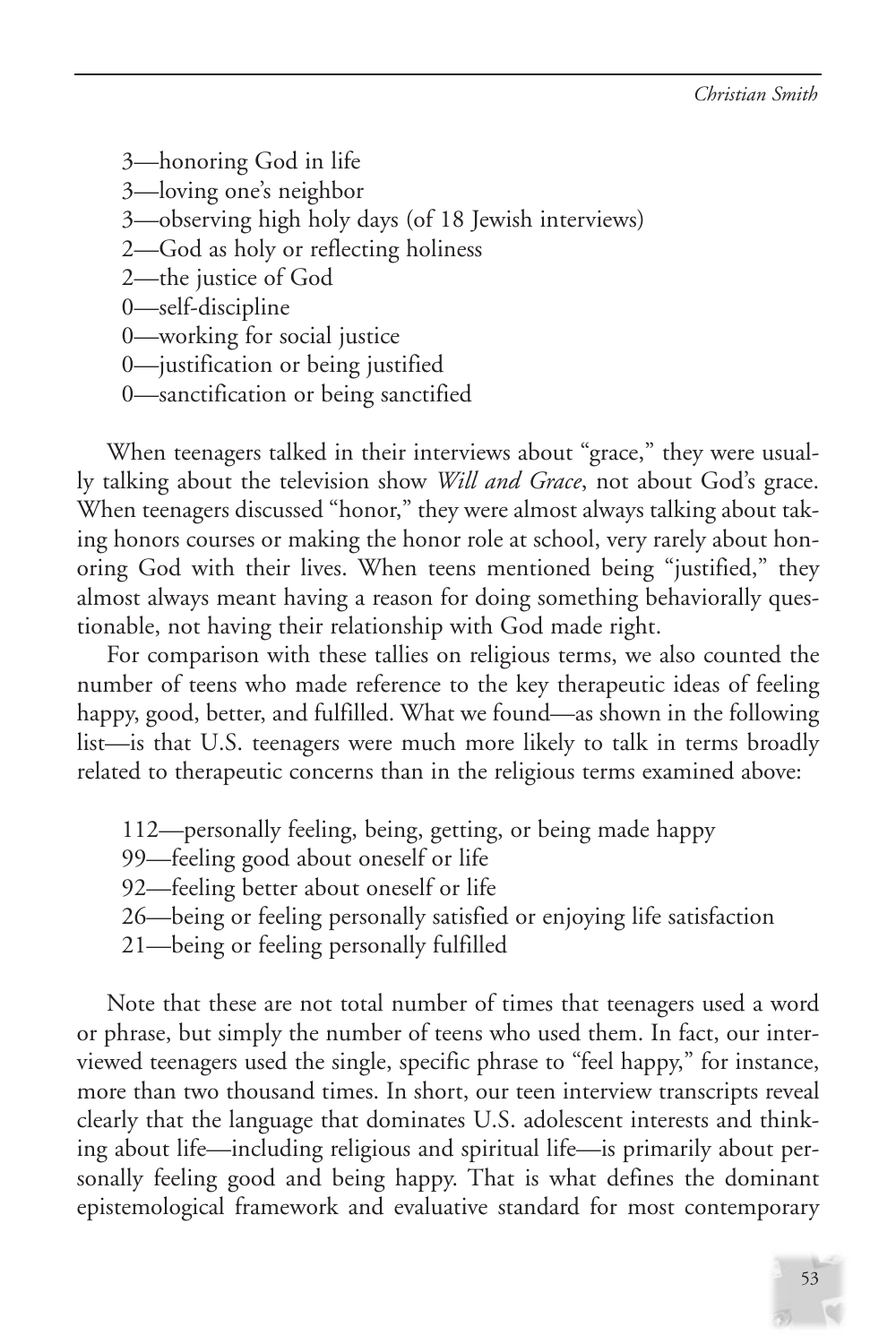U.S. teenagers—and probably for most of their baby-boomer parents. This, we think, has major implications for religious faiths seriously attempting to pass on the established beliefs and practices of their historical traditions.

What we are theorizing here, in other words, is the very real existence of a shared American religion that is analogous to the American civil religion that Robert Bellah astutely described in 1967,<sup>6</sup> yet which operates at an entirely different level than civil religion. It is not uncommon for people to think of the United States as comprising a variety of diverse religions that coexist more or less harmoniously: Protestant, Catholic, Jew, Freewill Baptist, Irish Catholic, Conservative Judaism, Reformed Presbyterian, Latter-day Saint, and so on. But the reality is actually more complicated than that. "Religion" in the United States separates itself out and operates at multiple levels in different ways. American religion is most obvious at the level of formal organizations, the plane on which denominations, seminaries, religious congregations, publishing houses, and other religious organizations operate. But religion also often operates distinctively at a level "below" the organizational plane, at the level of individual belief and practice. Here religious faith is often eclectic, idiosyncratic, and syncretistic, inconsistently—from the perspective of most organized religious traditions, at least—mixing together elements as diverse as belief in infant baptism, interest in horoscope predictions, and the collection of religious kitsch. This is the dimension that some scholars have called "lived religion" or "popular religion."7 Beyond these two levels, Bellah's major contribution in 1967 was to reveal civil religion operating in the United States at yet another level—"above" the plane of formal religious organizations. Bellah very insightfully showed how religious symbols and discourse—appropriated and abstracted from the Judeo-Christian tradition—are mobilized at a national civic level for purposes of national order, unity, and purpose.

What we are suggesting here in our observations about Moralistic Therapeutic Deism is that, to understand the fullness of "religion" in the United States, we need to come to see yet another level or plane of religious life or practice operating in this social order (as shown in figure 2 on page 169 of *Soul Searching*). At the "bottom" exists the eclectic, idiosyncratic, and discretely syncretistic faiths operating at the level of individual religion. "Higher up" abides the more coherent, systematized faiths operating on the plane of organizational religion. Even "higher" exists the nationally unifying political faith of American civil religion. But situated between the individual level at the "bottom" level and the organized religions and civil religion on planes above that, there operates yet another distinct level of religion in the United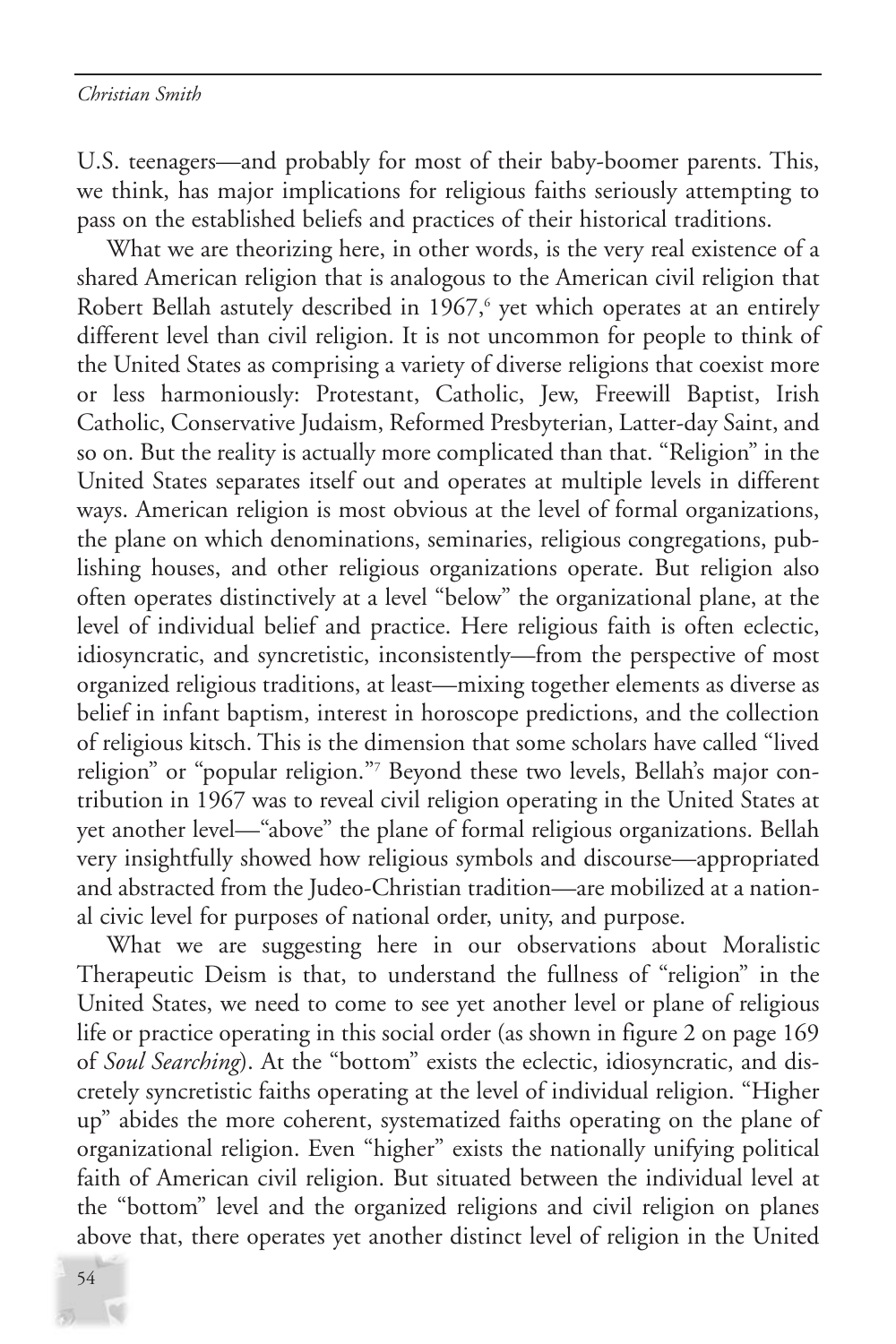States—the widely shared, interfaith religion of Moralistic Therapeutic Deism. Like American civil religion, Moralistic Therapeutic Deism appropriates, abstracts, and revises doctrinal elements from mostly Christianity and Judaism for its own purpose. But it does so in a "downward," apolitical direction. Its social function is not to unify and give purpose to the nation at the level of civic affairs. Rather, it functions to foster subjective well-being in its believers and to lubricate interpersonal relationships in the local public sphere. Moralistic Therapeutic Deism exists, with God's aid, to help people succeed in life, to make them feel good, and to help them get along with others—who otherwise are different—in school, at work, on the team, and in other routine areas of life.

Finally, to suggest that "religion" in the United States operates complexly and distinctly on different levels, however, does not mean that those levels never interact or influence each other. They do. Purely individual beliefs, for instance, are shaped in part by the teachings of organized religion—as well as by horoscopes, advice columns, talk show hosts, and so on. American civil religion is affected both by liberal religious activism and by the Religious Right operating at the level of formal religious organization. The same observation about interlevel interaction and influence is also true of Moralistic Therapeutic Deism. It helps to organize and harmonize individual religious beliefs "below" it. It also both feeds upon and shapes—one might say infects—the religious doctrines and practices at the organizational and institutional level "above" it. In addition it mirrors and may very well interface with American civil religion at the highest level by providing the nation's inhabitants a parallel and complementary common, unifying, functional faith that operates at a more apolitical, private, and interpersonal level of human life. The cultural influence of Moralistic Therapeutic Deism may also be nudging American civil religion in a "softer," more inclusive, ecumenical, and multireligious direction. What is conservative becomes more "compassionate," what is liberal becomes more "bleeding heart" and "inclusive," and what is remotely particularistic is increasingly universalized. All can then together hold hands and declare in unison, "Each person decides for himself/herself!" And those who believe that only the born again who are justified by the spilled blood of Jesus Christ go to heaven, or that the Angel Moroni really did appear to Joseph Smith with a new and commanding revelation, or that God's chosen people really must faithfully observe his laws are suspect. The flock of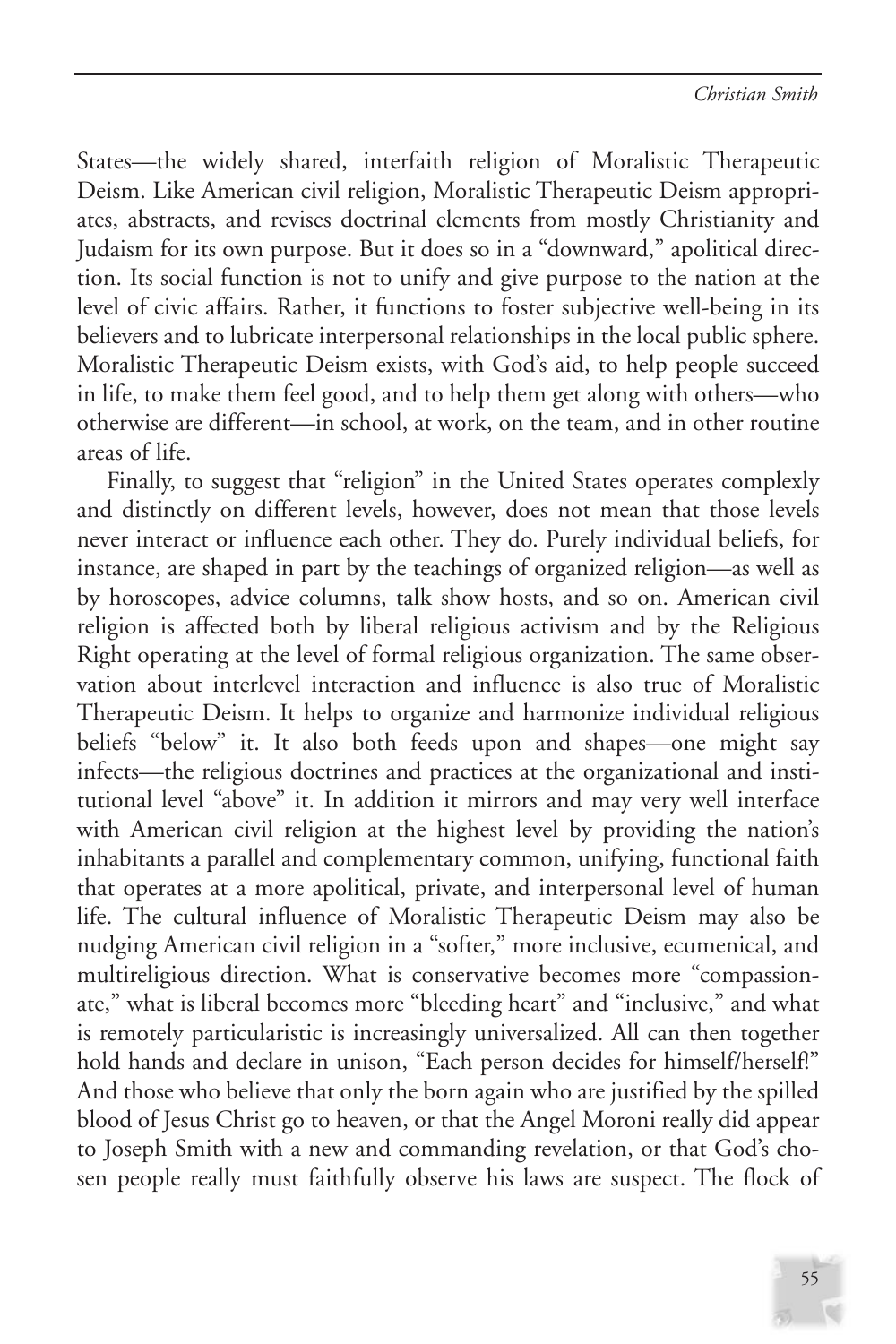sheep is diversified and expanded, but certain goats remain part of the picture nonetheless.<sup>8</sup>

Adults in the United States over the last many decades have recurrently emphasized that which separates teenagers from grown-ups, highlighting things that make each of them different and seemingly unable to relate to each other. But, as reported in our book, *Soul Searching*, our conversations with ordinary teenagers around the country made the contrary clear to us, that in most cases teenage religion and spirituality in the United States are much better understood as largely reflecting the world of adult religion, especially parental religion, and are in strong continuity with it. Few teenagers today are rejecting or reacting against the adult religion into which they are being socialized. Rather, most are living out their religious lives in very conventional and accommodating ways. The religion and spirituality of most teenagers actually strike us as very powerfully reflecting the contours, priorities, expectations, and structures of the larger adult world into which adolescents are being socialized. In many ways, religion is simply happily absorbed by youth, largely, one might say, "by osmosis"—as one sixteen-year-old white Catholic boy from Pennsylvania stated so well: "Yeah, religion affects my life a lot, but you just really don't think about it as much. It just comes natural I guess after a while."

However, it appears that only a minority of U.S. teenagers are naturally absorbing by osmosis the traditional substantive content and character of the religious traditions to which they claim to belong. For, it appears to us, another popular religious faith—Moralistic Therapeutic Deism—is colonizing many historical religious traditions and, almost without anyone noticing, converting believers in the old faiths to its alternative religious vision of divinely underwritten personal happiness and interpersonal niceness. Exactly how this process is affecting American Judaism and Mormonism we refrain from further commenting on, since these faiths and cultures are not our primary fields of expertise. Other more accomplished scholars in those areas will have to examine and evaluate these possibilities in greater depth. But we can say that we have come with some confidence to believe that a significant part of "Christianity" in the United States is actually only tenuously connected to the actual historical Christian tradition,<sup>9</sup> but has rather substantially morphed into Christianity's misbegotten step-cousin, Christian Moralistic Therapeutic Deism. This has happened in the minds and hearts of many individual believers and, it also appears, within the structures of at least some Christian organ-